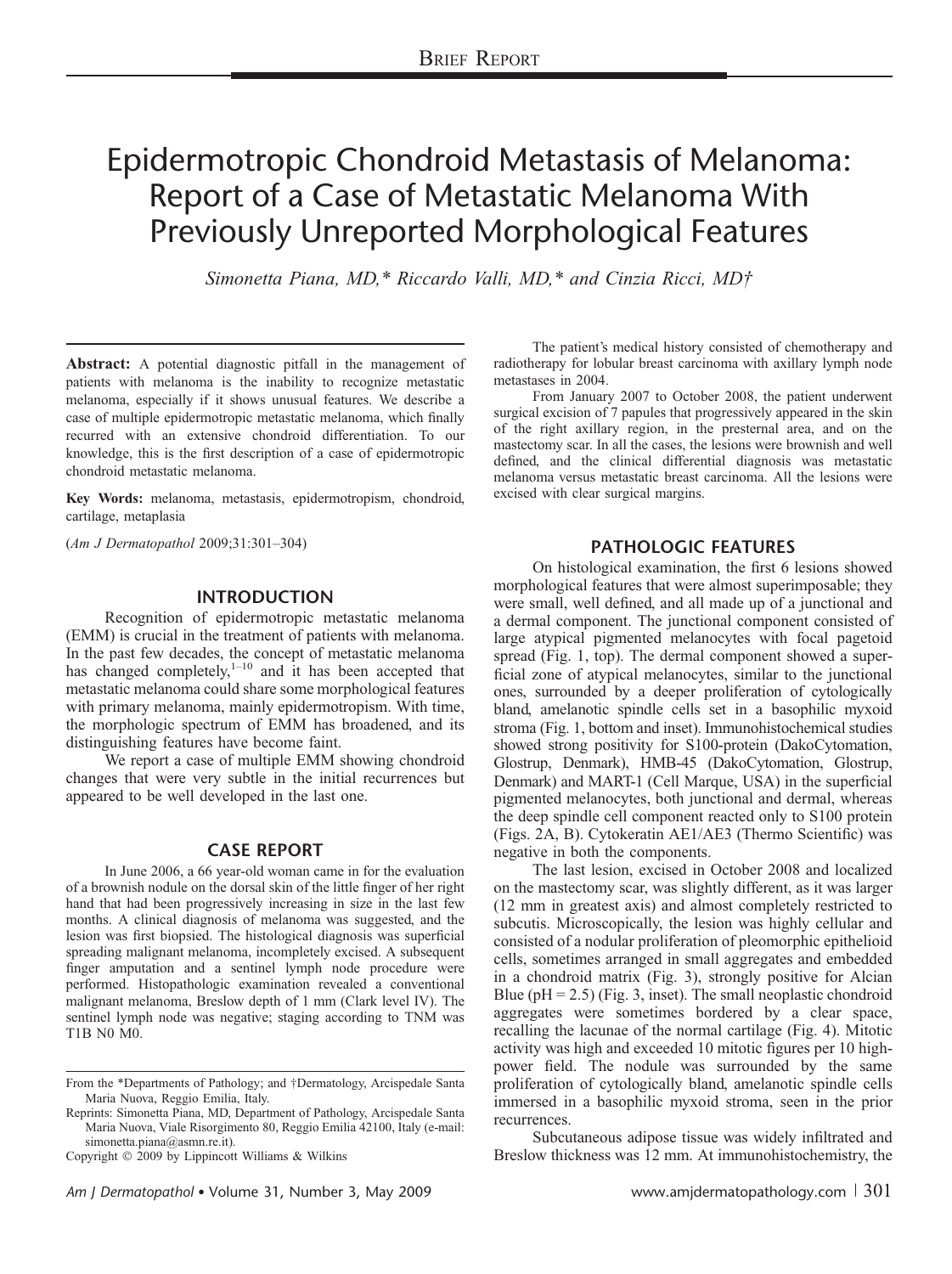

FIGURE 1. A conventional melanomatous proliferation is noted at the dermo-epidermal junction; amelanotic spindle cells occupy the whole dermis (arrows) and show bland cytological features (inset) (hematoxylin–eosin,  $\times$ 40).

pleomorphic epithelioid cells were positive with S100 protein and negative with HMB-45, MART-1, and cytokeratin AE1/AE3. A clear dermal zone separated the nodule from the epidermis; neither junctional nor dermal conventional neoplastic melanocytes were present.

## **DISCUSSION**

Although the concept of EMM has been described since the 1970s, it remains especially challenging in the evaluation of a melanoma recurrence, and the differential diagnosis with another primary can be extremely difficult. Since the work of Kornberg et al, $<sup>1</sup>$  who suggested some histological features to</sup> differentiate EMM from primary melanoma, morphological criteria have evolved, and more recent observations have confirmed that the distinction can be impossible.<sup>7</sup> However, the distinction between an EMM and another primary melanoma is of paramount importance in the treatment of the patient.

All the classic criteria are now outdated, and the criteria according to which the EMMs are defined as usually symmetrical dermal nodules with a variable junctional component usually smaller than the dermal one is no longer acceptable. Likewise, the differential diagnosis cannot rely only on the dimension of the lesion or on the presence of atypical dermal melanocytes. A peer review of White and  $Hitchcock<sup>11</sup>$  emphasizes how the concept of metastatic melanoma has evolved.

A more critical updated approach would be to correlate histological features and clinical data, keeping in mind that if a melanoma shows unusual features, patient's history must be investigated to exclude a melanoma metastasis. In the present



FIGURE 2. A, S100 protein is strongly positive either in the melanomatous junctional component or in the dermal spindle cell proliferation (inset) (immunoperoxidase technique,  $\times$ 40). B, MART-1 is expressed only in the conventional superficial melanomatous proliferation (immunoperoxidase technique,  $\times$ 40).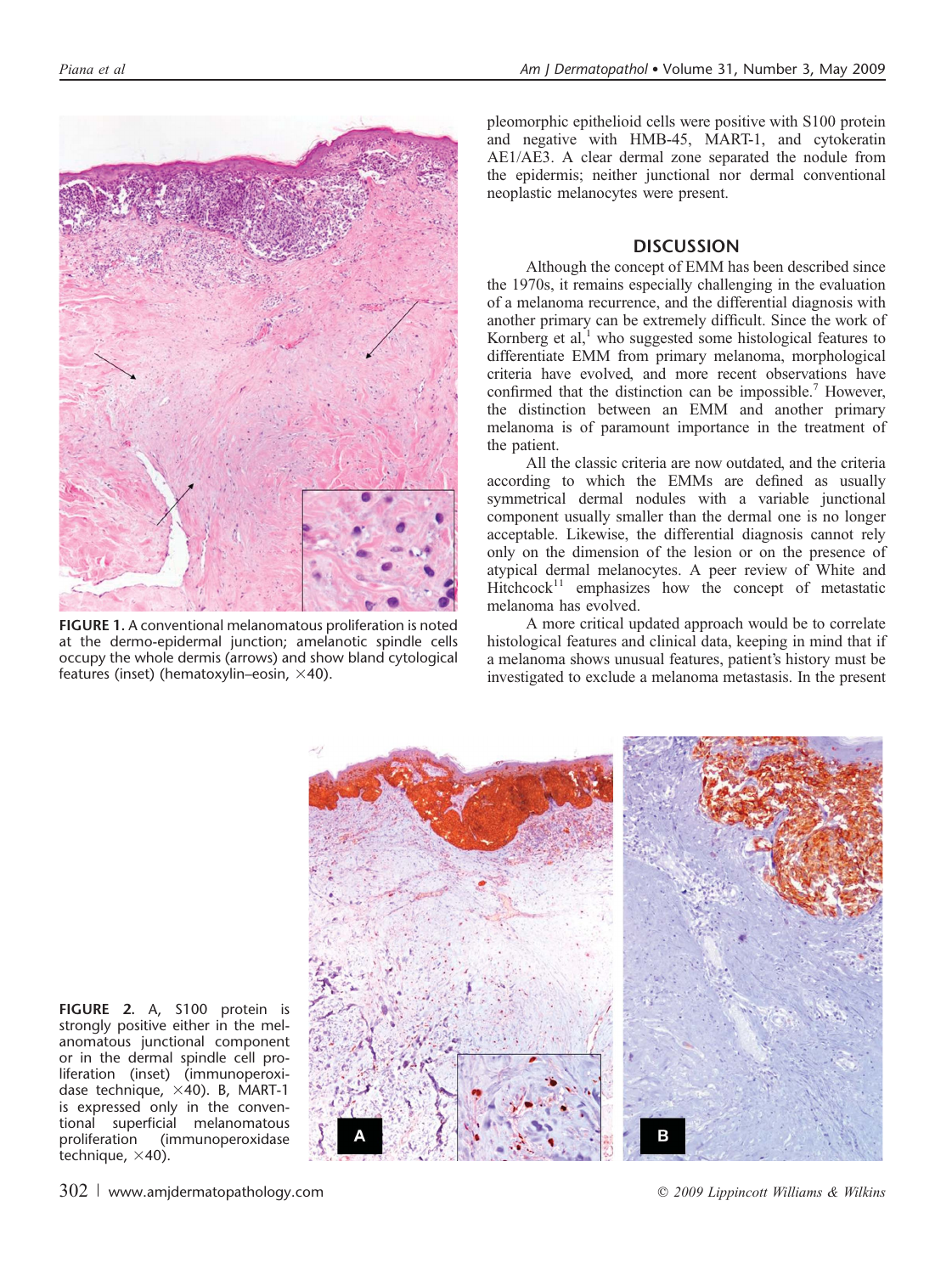

FIGURE 3. Dermal nodule consists of a proliferation of pleomorphic cells, arranged in small aggregates and embedded in a chondroid matrix, Alcian Blue positive (inset) (hematoxylin–eosin,  $\times$ 100).

case, the history of a melanoma few months before the first recurrence, together with the abnormal dermal component, helped in rendering a diagnosis of EMM. Last but not least, also a cutaneous metastasis of breast carcinoma was excluded morphologically and immunohistochemically.

Metaplastic changes are known to occur in melanomas,<sup>12</sup> and they are important because they can lead to diagnostic misinterpretation. Osteocartilaginous differentiation has been described both in cutaneous and mucosal melanomas,<sup>13-18</sup> and in one case, bone formation was evident also in a subsequent lymph node metastasis.13 Pure cartilaginous metaplasia in melanoma is rarer, and few cases have been reported.<sup>19–21</sup>



FIGURE 4. At high power, the small neoplastic chondroid aggregates recall the lacunae of the normal cartilage (hematoxylin–eosin,  $\times$ 100).

In our case, the first 6 recurrences invariably showed a peripheral collarette of bland spindle cells intermingled in a myxoid stroma, around a conventional melanocytic component; the last one consisted entirely of a dermal chondroid component, and the junctional melanocytic proliferation was lost. To our knowledge, this is the first case of pure cartilaginous differentiation in an EMM.

An interesting point is that both the spindle cells in the myxoid stroma and the chondroid component are S100 protein positive but do not react with melanocytic-specific antigens, such as HMB-45 and MART-1. It follows that the immunohistochemical panel, in case of a nodular chondroid subcutaneous malignancy, must be wide and that neither HMB-45 nor MART-1 negativity excludes the diagnosis of metastatic melanoma.

The clinical significance of the divergent differentiation seen in the last recurrence is yet to be characterized. There is increasing evidence that stem cell markers are expressed in melanomas<sup>12,22–24</sup>; their self-renewal capacity, along with their high tumorigenicity, may explain the neoplastic progression and the differentiation into various mesenchymal and epithelial lineages. In the follow-up of a patient with melanoma, the pathologist is required to critically evaluate every cutaneous malignancy and to exclude a melanoma recurrence, even if this is morphologically unlikely.

#### REFERENCES

- 1. Kornberg R, Harris M, Ackerman AB. Epidermotropically metastatic malignant melanoma. Differentiating malignant melanoma metastatic to the epidermis from malignant melanoma primary in the epidermis. Arch Dermatol. 1978;114:67–69.
- 2. Unger S, Wanebo H, Cooper P. Multiple cutaneous malignant melanoma with features of primary melanoma. Ann Surg. 1981;193:245-250.
- 3. Bergfeld W, Bailin P, Pelachyk J. Epidermotropic metastases of malignant melanoma. Arch Dermatol. 1984;120:1086–1090.
- 4. Jackson R. Epidermotropic malignant melanoma: the distinction between metastatic and new primary lesion in the skin. Can J Surg. 1984;27: 533–535.
- 5. Heenan PJ, Clay CD. Epidermotropic metastatic melanoma simulating multiple primary melanomas. Am J Dermatopathol. 1991;13:396-402.
- 6. Conejo-Mir JS, Camacho F, Rios JJ, et al. Epidermotropic metastasis coexisting with multiple cutaneous malignant melanomas. Dermatology. 1993;186:149–152.
- 7. Abernethy JL, Soyer HP, Kerl H, et al. Epidermotropic metastatic malignant melanoma simulating melanoma in situ. A report of 10 examples from two patients. Am J Surg Pathol. 1994;18:1140-1149.
- 8. Yu LL, Heenan PJ. The morphological features of locally recurrent melanoma and cutaneous metastases of melanoma. Hum Pathol. 1999;30: 551–555.
- 9. Magro CM, Crowson AN, Mihm MC, Jr. Unusual variants of malignant melanoma. Mod Pathol. 2006;19:S41–S70.
- 10. Gerami P, Shea C, Stone MS. Angiotropism in epidermotropic metastatic melanoma. Am J Dermatopathol. 2006;28:429–433.
- 11. White WL, Hitchcock MG. Dying dogma: the pathological diagnosis of epidermotropic metastatic malignant melanoma. Sem Diagn Pathol. 1998; 15:176–178.
- 12. Banerjee SS, Eyden B. Divergent differentiation in malignant melanomas: a review. Histopathology. 2008;52:119–129.
- 13. Hoorweg JJ, Loftus BM, Hilgers FJM. Osteoid and bone formation in a nasal mucosal melanoma and its metastasis. Histopathology. 1997;31: 465–468.
- 14. Nakagawa H, Imakado S, Nogita T, et al. Osteosarcomatous changes in malignant melanoma. Immunohistochemical and ultrastructural studies of a case. Am J Dermatopathol. 1990;12:162–168.